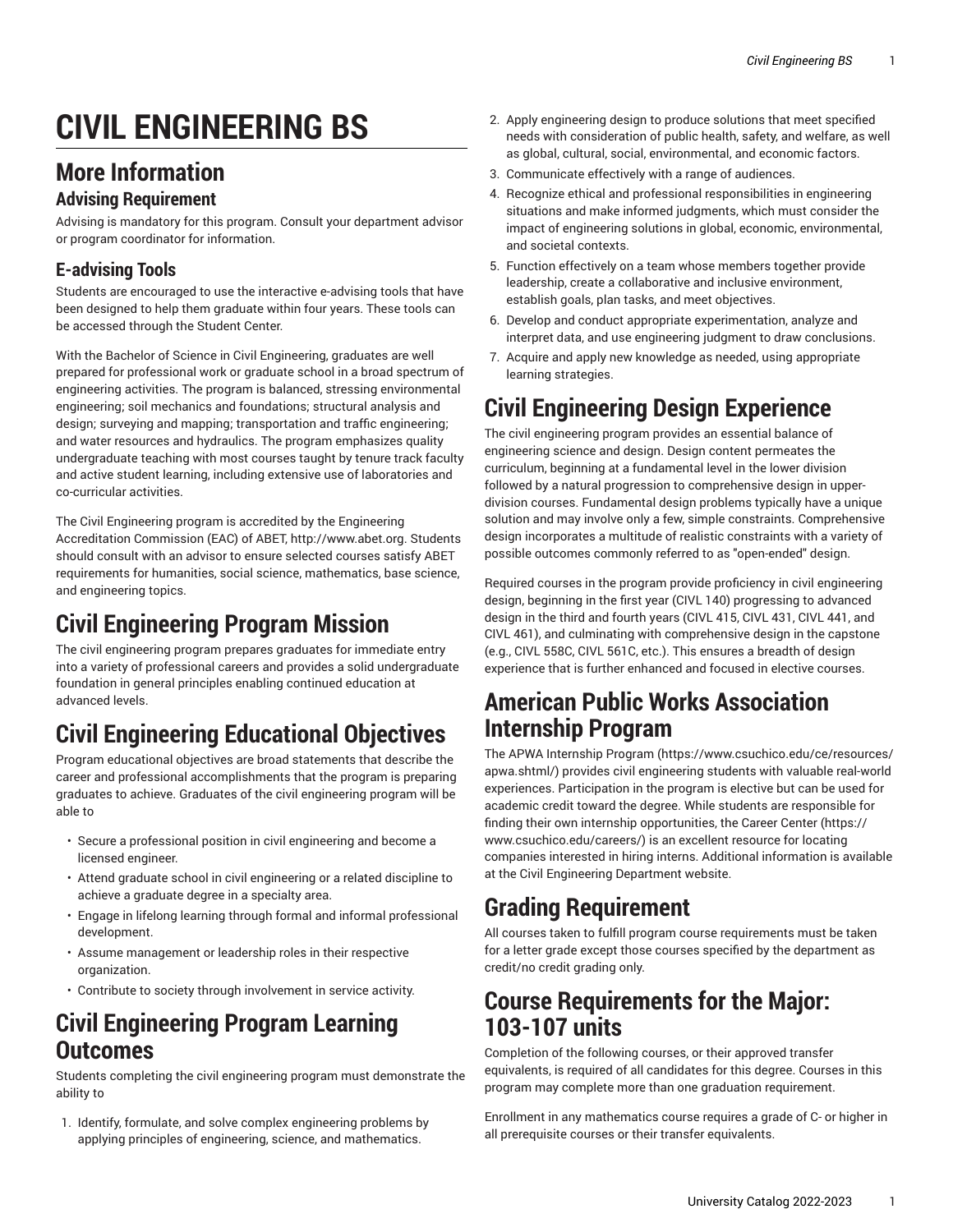| Course                       | Title                                                                                                     | Units          |
|------------------------------|-----------------------------------------------------------------------------------------------------------|----------------|
| <b>Lower-Division Core</b>   |                                                                                                           |                |
| <b>CHEM 111</b>              | <b>General Chemistry I</b>                                                                                | 4              |
| <b>CIVL 101</b>              | Introduction to Civil Engineering                                                                         | 1              |
| <b>CIVL 130</b>              | Surveying                                                                                                 | 3              |
| <b>CIVL 140</b>              | Transportation Planning, Surveying, and Graphics                                                          | 3              |
| <b>CIVL 175</b>              | Biological Processes in Environmental Engineering                                                         | 3              |
| <b>CIVL 205</b>              | Civil Engineering Computing                                                                               | 2              |
| <b>CIVL 211</b>              | <b>Statics</b>                                                                                            | 3              |
| <b>CIVL 231</b>              | Introduction to Environmental Engineering                                                                 | 3              |
| <b>MATH 120</b>              | Analytic Geometry and Calculus                                                                            | 4              |
| <b>MATH 121</b>              | Analytic Geometry and Calculus                                                                            | 4              |
| <b>MATH 260</b>              | <b>Elementary Differential Equations</b>                                                                  | $\overline{4}$ |
| <b>PHYS 204A</b>             | Physics for Students of Science and Engineering:<br><b>Mechanics</b>                                      | 4              |
| <b>PHYS 204B</b>             | Physics for Students of Science and Engineering:<br><b>Electricity and Magnetism</b>                      | 4              |
| Select one of the following: |                                                                                                           | 3-4            |
| <b>BIOL 211</b>              | Allied Health Microbiology                                                                                |                |
| <b>CHEM 112</b>              | <b>General Chemistry II</b>                                                                               |                |
| <b>ERTH 102</b>              | <b>Physical Geology</b>                                                                                   |                |
| <b>PHYS 204C</b>             | Physics for Students of Science and Engineering:<br>Heat, Wave Motion, Sound, Light, and Modern<br>Topics |                |
| Select one of the following: |                                                                                                           | 3              |
| <b>CIVL 212</b>              | <b>Civil Engineering Materials</b>                                                                        |                |
| <b>MECH 210</b>              | Materials Science and Engineering                                                                         |                |
| <b>Upper-Division Core</b>   |                                                                                                           |                |
| <b>CIVL 302W</b>             | Engineering Sustainability and Economic Analysis<br>(W)                                                   | 3              |
| <b>CIVL 311</b>              | <b>Strength of Materials</b>                                                                              | 4              |
| <b>CIVL 313</b>              | <b>Structural Mechanics</b>                                                                               | 3              |
| <b>CIVL 321</b>              | <b>Fluid Mechanics</b>                                                                                    | 4              |
| <b>CIVL 411</b>              | Soil Mechanics and Foundations                                                                            | 4              |
| <b>CIVL 441</b>              | <b>Transportation Engineering</b>                                                                         | 4              |
| <b>CIVL 461</b>              | <b>Water Resources Engineering</b>                                                                        | 3              |
| <b>CIVL 495</b>              | Professional Issues in Engineering                                                                        | 3              |
| <b>CIVL 595W</b>             | Capstone Design Project (W)                                                                               | 3              |
| Select one of the following: |                                                                                                           | $3 - 4$        |
| <b>MATH 314</b>              | Probability and Statistics for Science and<br>Technology                                                  |                |
| <b>MATH 350</b>              | Introduction to Probability and Statistics                                                                |                |
| Select one of the following; |                                                                                                           | 3              |
| <b>MECH 320</b>              | Dynamics                                                                                                  |                |
| <b>MECH 332</b>              | Thermodynamics                                                                                            |                |
|                              | Select three units from the following:                                                                    | 3              |
| <b>CIVL 551</b>              | <b>Foundations Engineering</b>                                                                            |                |
| <b>CIVL 554</b>              | <b>Steel Design</b>                                                                                       |                |
| <b>CIVL 556</b>              | <b>Timber Design</b>                                                                                      |                |
| CIVL 556H                    | Timber Design - Honors                                                                                    |                |
| <b>CIVL 558</b>              | Earthquake and Wind Engineering                                                                           |                |
| <b>CIVL 558H</b>             | Earthquake and Wind Engineering - Honors <sup>1</sup>                                                     |                |
| <b>CIVL 561</b>              | Hydrology and Open Channels Hydraulics '                                                                  |                |

| <b>CIVL 562</b>                                                                                       | Groundwater Hydrology <sup>1</sup>                      |  |  |
|-------------------------------------------------------------------------------------------------------|---------------------------------------------------------|--|--|
| <b>CIVL 564</b>                                                                                       | Spatial Hydrology <sup>1</sup>                          |  |  |
| <b>CIVL 567</b>                                                                                       | Pipeline Hydraulics and Design                          |  |  |
| <b>CIVL 571</b>                                                                                       | Natural Systems for Wastewater Treatment 1              |  |  |
| <b>CIVL 573</b>                                                                                       | Water Quality and Contaminant Transport                 |  |  |
| <b>CIVL 575</b>                                                                                       | Solid and Hazardous Waste Management <sup>1</sup>       |  |  |
| <b>CIVL 586</b>                                                                                       | Advanced Transportation Engineering Design <sup>1</sup> |  |  |
| <b>CIVL 592</b>                                                                                       | <b>Construction Engineering and Management</b>          |  |  |
| <b>CIVL 598</b>                                                                                       | <b>Advanced Special Topics</b>                          |  |  |
| <b>CIVL 599</b>                                                                                       | <b>Special Problems</b>                                 |  |  |
| Select three units from other technical courses chosen from a list<br>3<br>approved by the department |                                                         |  |  |
| <b>Major Option</b>                                                                                   |                                                         |  |  |
| Select one of the following options:<br>$12 - 14$                                                     |                                                         |  |  |
| General Civil Engineering (p. 2)                                                                      |                                                         |  |  |
| Environmental and Water Resources Engineering (p. 3)                                                  |                                                         |  |  |
| Structural Engineering (p. 3)                                                                         |                                                         |  |  |
| <b>Total Units</b><br>103-107                                                                         |                                                         |  |  |

 $1$  Students who take the capstone version of a course cannot also receive credit for the non-capstone version of the course.

#### **Major Option Course Requirements**

Students must select one of the following options for completion of the major course requirements.

#### <span id="page-1-0"></span>**The Option in General Civil Engineering: 12-14 units**

| Course                                 | <b>Title</b>                                                          | <b>Units</b> |
|----------------------------------------|-----------------------------------------------------------------------|--------------|
| Select two of the following:           |                                                                       | $6 - 8$      |
| <b>CIVL 331</b>                        | <b>Environmental Engineering Chemistry</b>                            |              |
| <b>CIVL 413</b>                        | <b>Advanced Structures</b>                                            |              |
| <b>CIVL 415</b>                        | <b>Reinforced Concrete Design</b>                                     |              |
| <b>CIVL 431</b>                        | Water and Wastewater Engineering                                      |              |
| <b>CIVL 554</b>                        | <b>Steel Design</b>                                                   |              |
| <b>CIVL 556</b>                        | <b>Timber Design</b>                                                  |              |
| Select one of the following;           |                                                                       | 3            |
| <b>CIVL 558C</b>                       | Earthquake and Wind Engineering - Capstone <sup>1</sup>               |              |
| <b>CIVL 561C</b>                       | Hydrology and Open Channel Hydraulics Capstone                        |              |
| <b>CIVL 562C</b>                       | Groundwater Hydrology - Capstone <sup>1</sup>                         |              |
| <b>CIVL 564C</b>                       | Spatial Hydrology - Capstone <sup>1</sup>                             |              |
| <b>CIVL 571C</b>                       | Natural Systems for Wastewater Treatment -<br>Capstone                |              |
| <b>CIVL 575C</b>                       | Solid and Hazardous Waste Management -<br>Capstone <sup>1</sup>       |              |
| <b>CIVL 586C</b>                       | Advanced Transportation Engineering Design -<br>Capstone <sup>1</sup> |              |
| Select three units from the following: |                                                                       | 3            |
| <b>CIVL 551</b>                        | <b>Foundations Engineering</b>                                        |              |
| <b>CIVL 554</b>                        | <b>Steel Design</b>                                                   |              |
| <b>CIVL 556</b>                        | <b>Timber Design</b>                                                  |              |
| <b>CIVL 556H</b>                       | <b>Timber Design - Honors</b>                                         |              |
| <b>CIVL 558</b>                        | Earthquake and Wind Engineering <sup>1</sup>                          |              |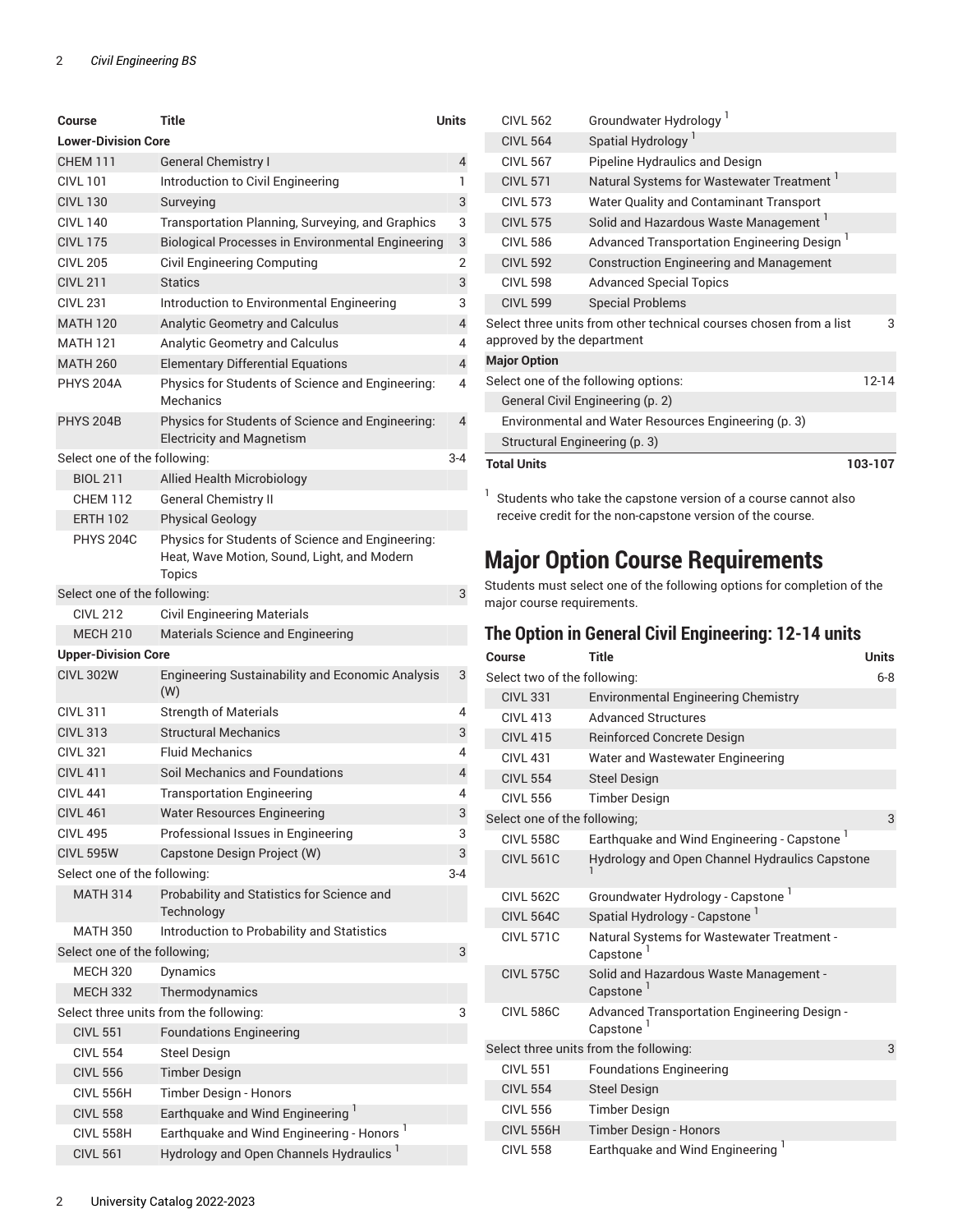| <b>Total Units</b> |                                                         | 12-14 |
|--------------------|---------------------------------------------------------|-------|
| <b>CIVL 599</b>    | <b>Special Problems</b>                                 |       |
| <b>CIVL 598</b>    | <b>Advanced Special Topics</b>                          |       |
| <b>CIVL 592</b>    | <b>Construction Engineering and Management</b>          |       |
| <b>CIVL 586</b>    | Advanced Transportation Engineering Design <sup>1</sup> |       |
| <b>CIVL 575</b>    | Solid and Hazardous Waste Management <sup>1</sup>       |       |
| <b>CIVL 573</b>    | Water Quality and Contaminant Transport                 |       |
| <b>CIVL 571</b>    | Natural Systems for Wastewater Treatment                |       |
| <b>CIVL 567</b>    | Pipeline Hydraulics and Design                          |       |
| <b>CIVL 564</b>    | <b>Spatial Hydrology</b>                                |       |
| <b>CIVL 562</b>    | Groundwater Hydrology <sup>1</sup>                      |       |
| <b>CIVL 561</b>    | Hydrology and Open Channels Hydraulics <sup>1</sup>     |       |
| <b>CIVL 558H</b>   | Earthquake and Wind Engineering - Honors <sup>1</sup>   |       |

1 Students who take the capstone version of a course cannot also receive credit for the non-capstone version of the course.

#### <span id="page-2-0"></span>**The Option in Environmental and Water Resources Engineering: 13 units**

| Course                       | <b>Title</b>                                                    | <b>Units</b> |
|------------------------------|-----------------------------------------------------------------|--------------|
| <b>CIVL 331</b>              | <b>Environmental Engineering Chemistry</b>                      | 3            |
| <b>CIVL 431</b>              | Water and Wastewater Engineering                                | 4            |
| Select one of the following; |                                                                 | 3            |
| <b>CIVL 561C</b>             | Hydrology and Open Channel Hydraulics Capstone                  |              |
| <b>CIVL 562C</b>             | Groundwater Hydrology - Capstone                                |              |
| <b>CIVL 564C</b>             | Spatial Hydrology - Capstone <sup>1</sup>                       |              |
| <b>CIVL 571C</b>             | Natural Systems for Wastewater Treatment -<br>Capstone          |              |
| <b>CIVL 575C</b>             | Solid and Hazardous Waste Management -<br>Capstone <sup>1</sup> |              |
|                              | Select three units from the following:                          | 3            |
| <b>CIVL 561</b>              | Hydrology and Open Channels Hydraulics                          |              |
| <b>CIVL 562</b>              | Groundwater Hydrology <sup>1</sup>                              |              |
| <b>CIVL 564</b>              | Spatial Hydrology <sup>1</sup>                                  |              |
| <b>CIVL 567</b>              | Pipeline Hydraulics and Design                                  |              |
| <b>CIVL 571</b>              | Natural Systems for Wastewater Treatment '                      |              |
| <b>CIVL 573</b>              | <b>Water Quality and Contaminant Transport</b>                  |              |
| <b>CIVL 575</b>              | Solid and Hazardous Waste Management <sup>1</sup>               |              |
| <b>Total Units</b>           |                                                                 | 13           |

1 Students who take the capstone version of a course cannot also receive credit for the non-capstone version of the course.

#### <span id="page-2-1"></span>**The Option in Structural Engineering: 13 units**

| <b>Course</b>                          | Title                                      | Units |
|----------------------------------------|--------------------------------------------|-------|
| <b>CIVL 415</b>                        | Reinforced Concrete Design                 | 4     |
| <b>CIVL 558C</b>                       | Earthquake and Wind Engineering - Capstone | 3     |
| Select one of the following:           |                                            |       |
| <b>CIVL 413</b>                        | <b>Advanced Structures</b>                 |       |
| <b>CIVL 554</b>                        | <b>Steel Design</b>                        |       |
| <b>CIVL 556</b>                        | <b>Timber Design</b>                       |       |
| Select three units from the following: |                                            |       |

| <b>Total Units</b> |                                | 13 |
|--------------------|--------------------------------|----|
| <b>CIVL 556H</b>   | Timber Design - Honors         |    |
| <b>CIVL 556</b>    | <b>Timber Design</b>           |    |
| <b>CIVL 554</b>    | <b>Steel Design</b>            |    |
| <b>CIVL 551</b>    | <b>Foundations Engineering</b> |    |

 $1$  Students who take the capstone version of a course cannot also receive credit for the non-capstone version of the course.

## **Honors in the Major**

Honors in the Major is a program of independent work in your major. It requires 6 units of honors course work completed over two semesters.

The Honors in the Major program allows you to work closely with a faculty mentor in your area of interest on an original performance or research project. This year-long collaboration allows you to work in your field at a professional level and culminates in a public presentation of your work. Students sometimes take their projects beyond the University for submission in professional journals, presentation at conferences, or academic competition. Such experience is valuable for graduate school and professional life. Your honors work will be recognized at your graduation, on your permanent transcripts, and on your diploma. It is often accompanied by letters of commendation from your mentor in the department or the department chair.

Some common features of Honors in the Major program are:

- You must take 6 units of Honors in the Major course work. All 6 units are honors classes (marked by a suffix of H), and at least 3 of these units are independent study (399H, 499H, 599H) as specified by your department. You must complete each class with a minimum grade of B.
- You must have completed 9 units of upper-division course work or 21 overall units in your major before you can be admitted to Honors in the Major. Check the requirements for your major carefully, as there may be specific courses that must be included in these units.
- Yourcumulative#GPA should be at least 3.5 or within the top 5% of majors in your department.
- Your GPAin your major#should be at least 3.5 or within the top 5% of majors in your department.
- Most students apply for or are invited to participate in Honors in the Major during the second semester of their junior year. Then they complete the 6 units of course work over the two semesters of their senior year.
- Your honors work culminates with a public presentation of your honors project.

While Honors in the Major is part of the Honors Program, each department administers its own program. Please contact your major department or major advisor to apply.

The common elements of the Honors in the Major program listed above apply to Honors in Civil Engineering. Specific information for this program includes:

- 1. In addition to meeting the GPA requirements, you must be recommended by a faculty member.
- 2. Students who are admitted into the department's Honors in the Major program may elect to take any two upper-division civil engineering